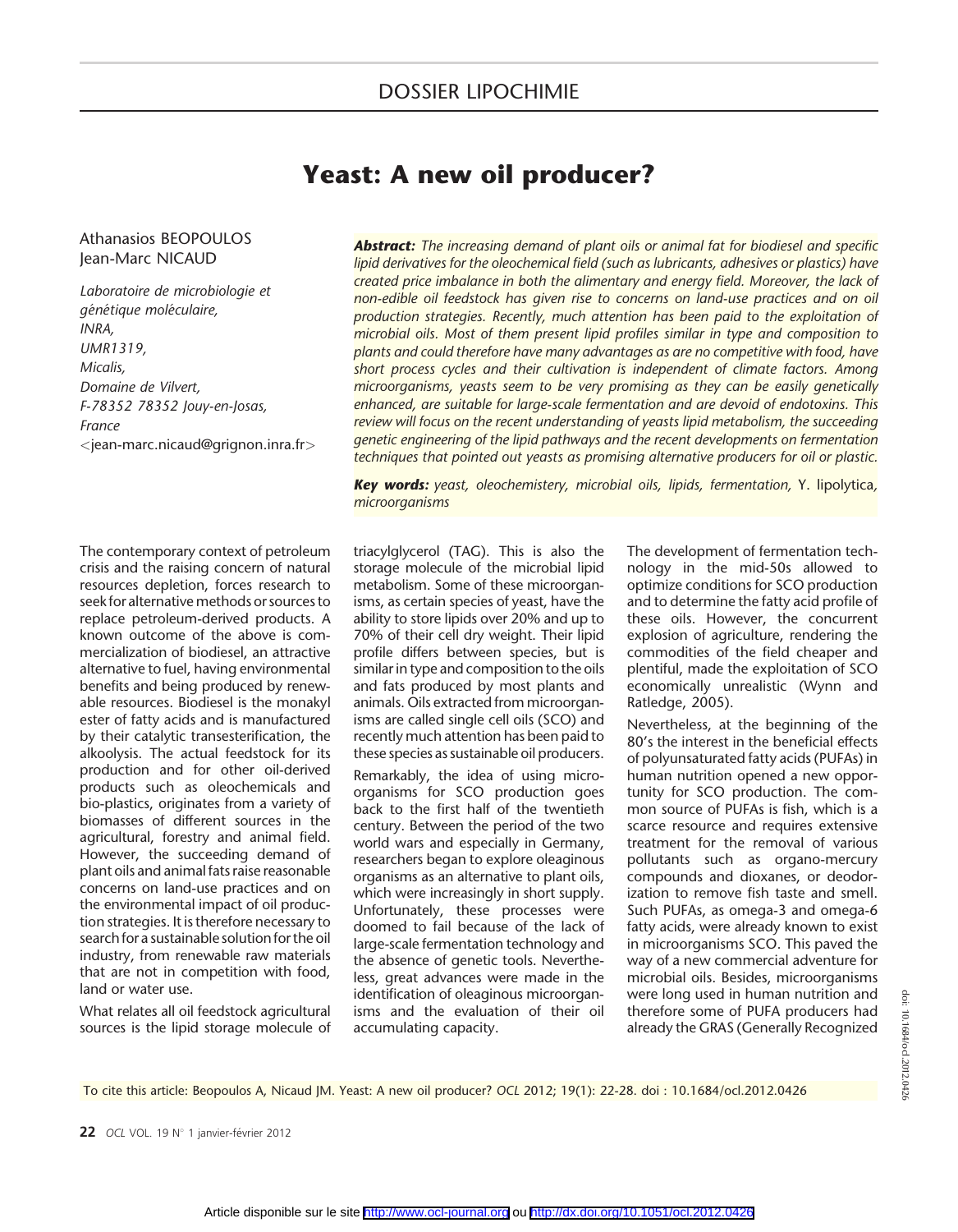As Safe) status. Supported by the advances in genetic screening and large-scale fermentation techniques the first commercialized products hit the market in 1985. The GLA-SCO produced in the UK by John & E. Sturge, (Selby, North Yorkshire) was sold under the name of Oil of Javanicus due to the oriental origins of Mucor ciricinelloides, also known as Mucor Javanicus, the producing fungus. During the 6 years of its production, before its cease due to EU regulations and taxes on the sugar cane, a great improvement of cultivation parameters and extraction procedures were gained. All these attempts finally led to the successful large-scale production of arachidonic (ARA, 20:4 n-6) and docosahexanoic acid (DHA, 22:6 n-3) under the commercial names ARASCO and DHASCO by Martek biosciences Co (DSM) in the late 80s. Since then, enormous progress has been achieved from microorganism research on microbial metabolism, genomic, molecular genetics and genetic engineering. This greatly contributed to reconsider microorganism as reliable producers of high-valued molecules not only for nutritional needs but for the oleochemical field as well.

## Yeast: a model of choice

Microorganisms are under the scope of biotechnological research as they present many advantages: they present great diversity among them, they grow exponentially fast as they divide once every 20 to 90 min, they are able to utilize cheap substrates, they can be cultivated at large scale, spontaneous mutants can be easily

isolated and strains can be genetically manipulated. Among microorganisms, yeast seem to be the most adapted microorganisms for biotechnological applications as bacteria store excess carbon as polysaccharides, and lipids mostly in form polyhydroxyalkanoates or wax ester, while yeasts accumulate carbon as glycogen and lipids mostly in the form of TAG.

Fewer than 30 of the 600 known species of yeasts are found to be oleaginous. The best known oleaginous yeasts are typicallyfound, but not exclusively, in genera such as Candida, Cryptococcus, Rhodotorula, Rhizopus, Trichosporon, Lipomyces and Yarrowia (Ratlege et al., 1990). On average, these yeasts accumulate lipids to levels corresponding to 40% of their biomass. However, under conditions of nutrient limitation (see below), these levels may exceed 70% of their cell dry weight (CDW). The lipid contents and fatty acid profiles of some representative oleaginous yeast are presented in table 1.

We observe that lipid content and profile differs between species, however it can be acknowledged that the main FA produced by oleaginous yeast are similar to those produced by plants and are mainly consisted by: myristic (C14:0), palmitic (C16:0), palmitoleic (C16:1), stearic (C18:0), oleic (C18:1), linoleic (C18:2) and linoleic acid (C18:3).

Incidentally, this is the type of oil composition (and in particular the lipid classes of 16 to 18 carbons) that has been recommended for biodiesel production (Steen et al., 2010). Actually, the most common feedstock used for its production is rapeseed and soybean oil,

having FA profile similar to yeasts. This profile is crucial for the utility of biodiesel as defines the physical and chemical properties of the lipid mixture, i.e viscosity, energetic density and melting point. The above specifications refer to the use of biodiesel in standard diesel engines, alone or blended with regular diesel fuel. Otherwise, biodiesel can also be used as a low carbon alternative to heating oil.

Furthermore, the development of genetic tools for yeast engineering coupled with culture strategy give us the ability to control and modulate the fatty acid profile produced. This can broaden the utility of the FA mixture produced and meet the specifications of aviation fuels or the needs of the oleochemical industry. Another advantage is that estimation of quantitative and qualitative productivity of the yeast process is superior to plant cultivation as fermentation is not subjected to climate changes, microbial or insect infections. This could lead to the definition of an industrial process with identical performances around the world. However, a low cost starting material is essential for the economic viability of the process.

To this end, we should acknowledge the yeasts ability to convert renewable carbohydrates (as saccharose or glucose) or industrial by-products such as glycerol or lactose into fatty acids. The major byproduct in conventional biodiesel production (transesterification of TAG) is glycerol: for every tone of biodiesel manufactured, 100 kg of glycerol is produced. As a consequence, the increase in global biodiesel production

Table 1. Lipid accumulation and fatty acid profiles of selected oleaginous yeasts. Data adapted from Ratlege and Tan, 1990.

| <b>Species</b>         | <b>Lipid content</b><br>(% CDW) | Major fatty acid residues (% $w/w$ ) |              |               |       |       |              |
|------------------------|---------------------------------|--------------------------------------|--------------|---------------|-------|-------|--------------|
|                        |                                 | C16:0                                | C16:1        | C18:0         | C18:1 | C18:2 | C18:3        |
| Cryptococcus curvatus  | 58                              | 25                                   | <b>Trace</b> | 10            | 57    |       | $\Omega$     |
| Cryptococcus albidus   | 65                              | 12                                   |              | 3             | 73    | 12    | $\mathbf{0}$ |
| Candida sp 107         | 42                              | 44                                   | 5            | 8             | 31    | 9     |              |
| Lipomyces starkeyi     | 63                              | 34                                   | 6            | 5             | 51    | 3     | $\Omega$     |
| Rhodotorula glutinis   | 72                              | 37                                   |              | $\mathbf{R}$  | 47    | 8     | $\Omega$     |
| Rhodotorula graminis   | 36                              | 30                                   | ำ            | 12            | 36    | 15    | 4            |
| Rhizopus arrhizus      | 57                              | 18                                   | $\Omega$     | 6             | 22    | 10    | 12           |
| Trichosporon pullulans | 65                              | 15                                   | $\Omega$     | $\mathcal{P}$ | 57    | 24    |              |
| Yarrowia lipolytica    | 36                              | 11                                   | 6            |               | 28    | 51    |              |

C.D.W.; cell dry weight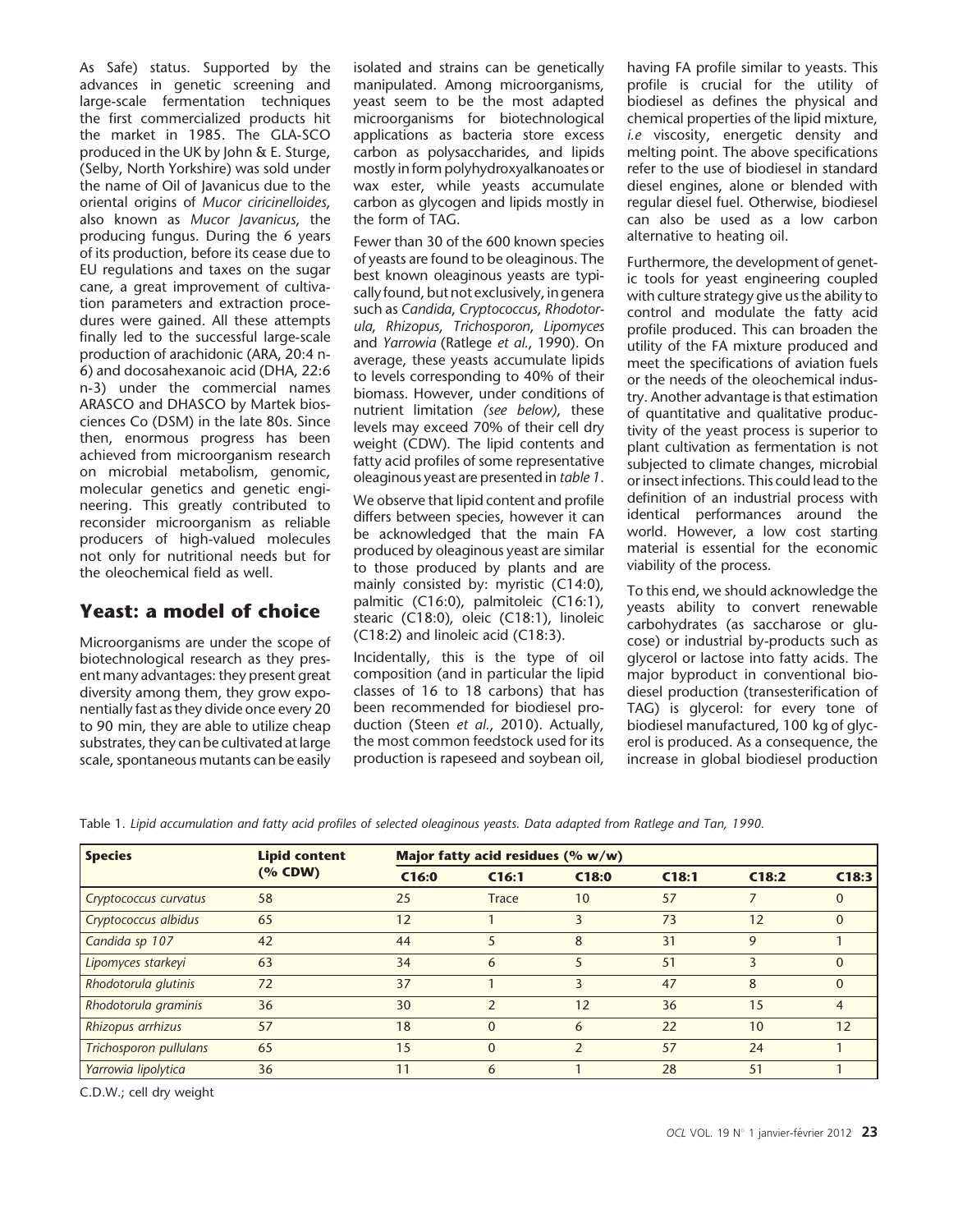resulted in a crash to glycerol's market price (Thurmond, 2008). It would be thus a great opportunity for yeasts to use this cheap by-product as starting material to regenerate fatty acids for biodiesel production in a recycling nature process. In order to better understand the potential of yeasts as oil producers, we would try to briefly overview the mechanisms of the cell leading to lipid accumulation.We would also try to provide information about the advances (genetic or fermentation-based) made in order to increase the amount of lipids produced and to modify the FA profile.

#### An overview of yeasts lipid metabolism

In oleaginous yeasts, lipids may accumulate via two different pathways:

(i) the de novo synthesis, which is the synthesis of lipids from the acetyl-CoA and malonyl-CoA building blocks and (ii) the ex novo lipid accumulation pathway involving the uptake of fatty acids, oils and TAG from the culture medium and their accumulation in an unchanged or modified form within the cell. The latter requires hydrolysis of the hydrophobic substrate and incorporation of the released fatty acids. In order to do so, yeasts have elaborated sophisticated strategies: for instance, Yarrowia lipolytica, a well studied oleaginous yeast, secretes an emulsifying agent to the medium (liposan) to reduce the size of hydrophobic droplets and also secrete lipases for the hydrolysis of external TAG; then it binds the reduce-sized hydrophobic droplets on its cell surface by the formation of



Figure 1. A) Schematic representation hydrophobic substrate (HS) incorporation in the oleaginous yeast Y. lipolytica. 1. The size of the hydrophobic droplets is reduced by the secretion of liposan or 1a. FA are cleaved from the glycerol backbone by the secretion of Lip2 TAG lipase; 2. the modified HS can now bind in the cell surface by protrusion formation; 3. The HS enters into the cells via complex transport/ export systems; 4. modification of the HS through several pathways; 5. HS is degraded by b-oxidation in the peroxisomes (P) or 5. stored into lipid bodies as TAG. B) Electronic microscopic picture of Y. lipolytica cells cultivated on hydrophobic substrate (oleic acid). White rectangle/ arrows: hydrophobic substrate droplets adhesion on yeasts surface. Black arrows: protrusions; figure adapted from Mlickova et al., 2004.

protrusions and incorporates the hydrophobic substrate via various transport mechanisms, which unfortunately remain unknown in their majority (Fickers et al., 2005). Once inside the cell, the hydrophobic substrate (HS) can undergo various modification reactions and then is distributed to the various metabolic pathways of the cell as modification, degradation or storage. A schematic representation of this process for the oleaginous yeast Y. lipolytica can be found in Figure 1.

Regardless the accumulation pathway, oleaginous yeasts store their lipids mostly in the form of TAG (80-90% of the neutral lipid fraction) and the rest in the form of steryl esters (SE). These storage molecules are not suitable for integration into phospholipid bilayers and are therefore accumulated in a specialized compartment of the cell, the lipid body (LB). This organelle is consisted of the lipid core encased in a phospholipid monolayer within which many proteins with diverse functions are embedded. Recent proteomic studies revealed the important role of these proteins in lipid metabolism (synthesis, storage, trafficking and degradation of lipids) proving that the LB should not be regarded as a simple storage compartment (Athenstaedt et al., 2006; Brown, 2001; Fujimoto et al., 2008; Zweytick et al., 2000).

In oleaginous microorganisms, during de novo lipid synthesis the initiation of lipid accumulation is induced by the exhaustion or a limitation of a primary nutrient from the culture medium. Although many nutrients can be limiting, usually nitrogen is used for this purpose, as its supply is the easiest to control. When nitrogen becomes unavailable cell proliferation slows down, as it is an essential nutrient for protein and nucleic acid synthesis. However, the organism continues to assimilate the carbon source (sugars or glycerol) from the medium, which is now channeled towards lipid synthesis. Furthermore, nitrogen limitation provokes the deregulation of the tricarboxylic acid (TCA) cycle, resulting in an overproduction of citrate, the immediate precursor of the acetyl and malonyl-CoA, the building blocks of lipid synthesis. This comes as a consequence of the breakdown of AMP desaminase, an essential cofactor of citrate metabolism, to inosine 5'-monophosphate and ammonium to be used as a source of intracellular nitrogen. By contrast, during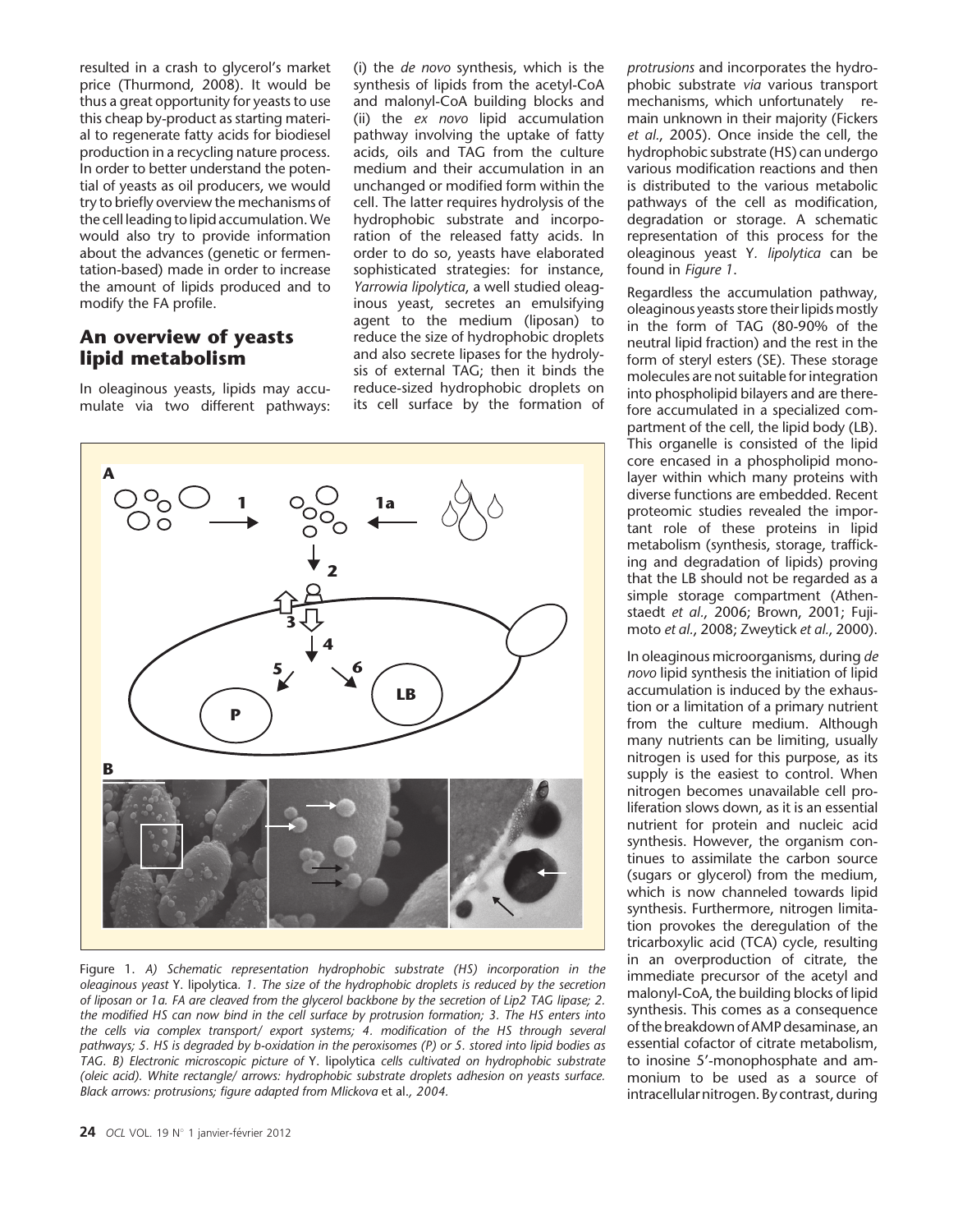the ex novo pathway, lipid accumulation is independent of the ammonium concentration in the medium. These features are unique to oleaginous species; when non-oleaginous microorganisms are placed in the same nutriment limiting conditions the assimilated carbon is diverted into various polysaccharides, including glycogen, glucans and mannans (Ratledge, 2002).

The acetyl-CoA and malonyl-CoA produced during the de novo lipid synthesis are then added up in the growing FA chain by the fatty acid synthase enzymatic complex (FAS). Usually, the FA synthesized by the FAS is between 14 and 16 carbons long. Then, depending on the enzymatic arsenal of each organism desaturation or further elongation reactions can take place. The FAs produced, or assimilatedfrom the medium, are then directed to the storage lipid pathway. There, a number of acyltransferase enzymes esterify them onto the glycerol backbone to produce TAG. However, glycerol in order to be available for TAG synthesis has to be in the form of glycerol-3-phosphate (G3P). Nonetheless, this molecule is easily converted to dihydroxyacetone phosphate (DHAP), resulting in variations of G3P pools. Poor availability of G3P has found to be one of the bottlenecks in neutral lipid synthesis in oleaginous microorganisms (see below). In parallel, a small fraction of the FA is esterified in a sterol to produce the steryl esters. This neutral lipid fraction, stored inside the LBs can then be mobilized depending on the energy requirements of the cell.

Upon demand, as a first step of the catabolic reactions, triacylglycerol lipases will hydrolyze the FA form the TAG or the steryl ester. The released FA would be either directed towards phospholipid biosynthesis for membrane formation, or towards the peroxisome where degradation through ß-oxidation takes place. This set of reactions, reminiscent of the ones carried by the FAS complex during FA synthesis, break down FA in a spiral, removing 2 carbons (a molecule of acetyl-CoA) from the shortening FA chain in each cycle. The process is supposed to be closed, meaning that the cycle would be repeated until complete breakdown of the FA. However, intermediate FA may eventually leak from this biochemical route. This "malfunction", which can also be induced or stressed-out by genetic modification,

can be biotechnologically exploited for aroma production (cyclization of an FA during its breakdown) or bio-plastic synthesis (block the breakdown at the point of formation of polymerizing intermediates; see below).

The first step of ß-oxidation is carried out the acyl-CoA oxidase gene family (Aox). Gene representation of this family varies between species: for instance, there is only one gene in S. cerevisiae, the bakers yeast, and six different genes in Y. lipolytica, an oleaginous yeast. The encoded enzymes have different FA chain length specificities and therefore multiple gene representation implies greater yeast adaptation in utilizing broader FA substrates (Wang et al., 1999). Genetic modification of this gene family can result in specific FA accumulation (as only the FA corresponding to Aox specificity would be catabolized), or into obese and slim yeast phenotypes (see below). In general, enhancement or modification of lipid production can be achieved by genetic modification or by altering cultivation conditions. However, for the development of a biotechnological process it is essential to combine both strategies. Here, we will try to briefly present some of the recent advances in these fields.

#### Yeast cultivation-process development

Yeasts under nutriment limitation undergo three phases of growth: (i) cell proliferation or the exponential growth phase, (ii) a lipid accumulation phase where growth slows down due to nutriment (i.e. nitrogen) limitation and lipid synthesis is maximal and (iii) a late accumulation phase where lipids continue to accumulate, but  $\beta$ -oxidation, the catabolic (break down) pathway is active in an effort to remobilize the carbon stored. Finally, cells become unable to produce essential metabolites and most of metabolic activity ceases. The duration of each phase depends on the C/N ratio, in the case of nitrogen limitation. For instance, Granger and colleagues showed that accumulation in Rodotorula glutinis, an oleaginous yeast, in batch mode culture with different C/ N ratio could result in a 3-fold increase of lipid production (Granger, 1992). In addition, temperature, pH, metal traces and mineral concentrations all influence lipid accumulation in oleaginous yeasts

(Ratledge et al., 2002). Therefore, fine adiustments in culture conditions can be used to up-regulate lipid metabolism: by regulating the quantity of dissolved oxygen, the C/N ratio, the pH and the carbon substrate, yeast accumulation can increase from 37 to 70% of cell dry weight (Bati et al., 1984). All these observations led to more sophisticated fermentation techniques than the batch mode, whereas the C/N ratio is initially fixed and no further modification is allowed during culture. The continuous fermentation mode allowing to have a constant C/N ratio throughout the culture and regulation of substrate concentration leads to the fine tuning of the growth rate: lower growth rates promote more extensive lipid accumulation (Ykema et al., 1986). The fed batch mode, however, allowing the precise control of nutrient and substrate flow rates during fermentation is suggested as the most accurate and reliable approach to use for the control of lipid accumulation (Cescut, 2009). However, one should keep in mind that the efficiency of the procedure should rely on the abundance and cost of the renewable starting materials. Further on, enhancement of lipid accumulation and modulation of lipid profile can be achieved by genetic engineering.

## Genetic engineering: towards a yeast cell factory

Improvement of cultures has long relied on classical genetic techniques such as hybridization and mutagenesis followed by selection. Recently, however, it has become a banality to customize production strains dedicated to a specialized purpose (application) by genetic engineering. We should note, nevertheless, that public concern and legal regulation might raise difficulties in the commercial application of GMOs and their products, especially when the desired product is destined for the alimentary field. Even though the recent development of fast and low cost genome sequencing allows new species to be sequenced every day, few oleaginous yeasts genomes have been sequenced and published. Therefore, genetic tools remain scarce or under development for the majority of oleaginous yeasts. Among them, only Y. lipolytica was used as a model organism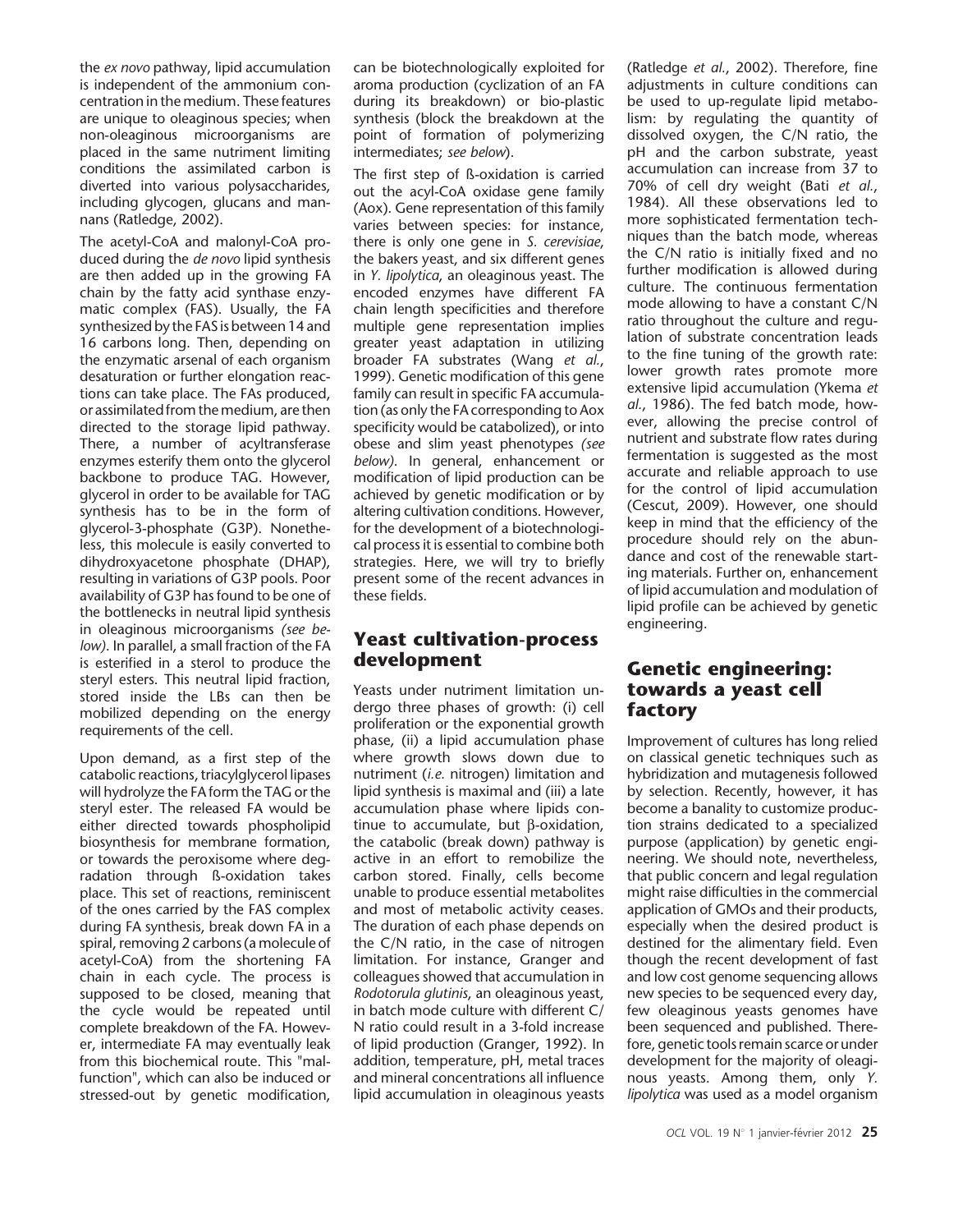(Fickers et al., 2005). The availability of its genome was made public throughout the Genolevures consortium (Dujon et al., 2004) and many genetic tools for its modification are available. Therefore, we will often make reference to this organism in this section.

The first attempts at enhancing lipid accumulation were performed by modification of the expression of key enzymes situated in the crossroads of metabolic routes. In Y. lipolytica the increase of glycerol-3-phosphate (G3P) pools (G3P provides the glycerol backbone for TAG synthesis) by modifying gene expression of the enzymes leading to its production and/or its degradation, resulted in 3-fold increase in lipid accumulation compared to the wild type strain. The simultaneous abolishment of the ß-oxidation by deletion of the Aox encoding genes gave rise to an obese yeast capable of accumulating more than 80% of its cell dry weight in lipids (Beopoulos et al., 2008; Dulermo et al., 2011). The phenotypic profile of the wild type and the obese mutant strain is shown in figure 2. In the same organism and context, overexpression of the acyltransferases involved in the storage lipid pathway resulted in a great increase of TAG content of the cells and in overall lipid accumulation (Beopoulos et al., 2011).

On the other hand, selective expression of these acyltransferases with regard to

their FA specificity leads to customized acylation of TAG. Dupont de Nemours is trying to exploit this pathway by heterologous expression of acyltransferases in Y. lipolytica for specific quality oil production (U.S. patent 7465565). Strains presenting great lipid accumulation yields could be easily used for biodiesel production by means of transterification. The subsequent modification of their lipid profile gives control to the physical properties of the produced fuel.

Yeasts lipid metabolism can be also adapted for aroma production. Safisis, (Lessafre, France) in an already commercialized process, makes use of yeasts ßoxidation in order to produce aromatic compounds such as the peach aromatic additive  $\gamma$ -decalactone from ricinoleic acid (C18:1-OH). This is achieved by taking advantage of the aforementioned induced "malfunction" in the spiral of ßoxidation, releasing a 10 carbon hydroxylated FA, which is readily cyclized in the intracellular pH. A different procedure taking advantage of yeasts oxidation pathways is the production of dicarboxylic acids (DCA), commonly produced by chemical synthesis for nylon, resins, adhesives and biodiesel production. The yeasts Candida cloacae, Candida tropicalis and Y. lipolytica have already been modified in order to induce  $\overline{\omega}$ oxidation that adds a carboxylic moiety in the last carbon of the FA (Eschenfeldt



Figure 2. Optical microscopic picture of Y. lipolytica wild-type (A) and over-accumulation mutant (B) were lipid content could reach 70% of the yeast cell dry weight (CDW) compared to the 15% for the wild-type in the same conditions (adapted from Beopoulos et al., 2008).

et al., 2003; Picataggio et al., 1992; Smit et al., 2005; Thevenieau, 2006). The process has been already commercialized, using genetically modified strains of C. tropicalis (Cathay Biotech, Sanghai; Cognis, Germany).

Always in the oleochemical field, a promising biotechnological application for yeasts is the production of bio-plastics and more precisely polyxydroxyalkanoates. PHAs are polyesters with interesting thermoplastic and elastomeric properties, often used for synthetic parts manufacture for medical purpose. Their synthesis is achieved by blocking yeasts ß-oxidation at the point where the 3-hydroxyl-CoA intermediate is produced and by the heterologous expression of a PHA synthase, a protein found in some bacteria, nonetheless absent in yeasts. The PHA synthase is capable of polymerizing the released hydroxylated CoA from ß-oxidation; additionally, by modifying the carbon number of the degrading CoA (i.e. by modulating the Aox expression) one can alter the physical properties of the PHA synthesized. The process has already been successful in Pichia Pastoris(Poirier et al., 2002), S. cerevisiae (Poirier et al., 2001) and recently in Y. lipolytica, whereas the great number of Aox proteins permits fine modulation of the PHA profile (Haddouche et al., 2010; Haddouche et al., 2011).

Furthermore, carotenoid production has been considered in yeasts: carotenoids represent a large group of structurally diverse pigments with their acyl chain ranging from 30 to 50 carbons. They are commercially used as food colorants, nutraceuticals and pharmaceutical purposes. Most of them are commonly produced by chemical synthesis; however, their biosynthesis in yeast hosts by heterologous expression of a geranylgeraldehyde diphosphate synthase seems to give encouraging results (Schmidt-Dannert, 2000). Besides the aforementioned applications the reader is also referred to a recent review presenting novel ideas for the bioconversion of fats and lipids by heterologous gene expression in Y. lipolytica (Sabirova et al., 2011).

#### Future works and perspectives

Re-engineering microbial metabolism to favor oil production for fuel use,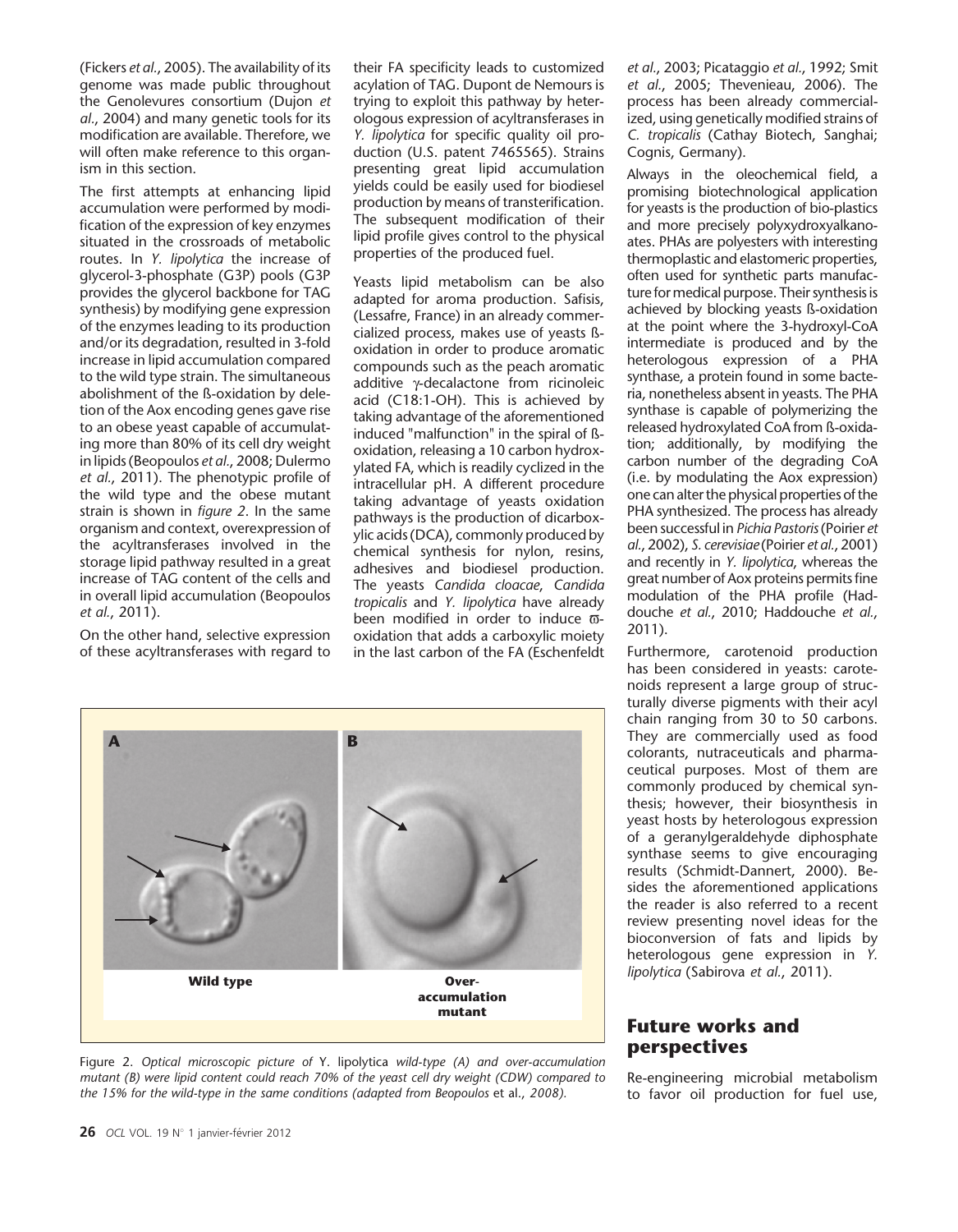bioplastics or molecules destined for the oleochemical industry seems to be a promising path for feature biotechnology applications. However, the efficiency of the procedure should rely on the abundance and cost of the renewable starting materials such as cellulose, glycerol, or even oil waste. An interesting approach would be the use of plant waste as cultivation substrate for oil production by yeasts. This should entail the screening for oleaginous yeast strains tolerant to lignocellulose degradation products (Chen et al., 2009) and evolutionary engineering of yeasts. Such an approach has already been developed in S. cerevisiae to improve xylose fermentation for ethanol production (Garcia Sanchez et al., 2010).

Another important issue to address is the extracting procedures of the desired materials. Researchers seek ways to replace traditional, costly and environmentally unfriendly chemical extraction with natural procedures such as regulation of the import/ export FA transport mechanisms in yeasts. Unfortunately, the multiple functions of these proteins, which may also be subject to multiple regulation procedures (i.e. regulation at transcriptional and translational levels, post-translational modifications of enzymes, or complex coordination depending on substrate) cause great difficulties in achieving so. However, progress in fed-batch fermentation makes possible not only to real-time monitor and control culture conditions, but to dissociate growth and lipid accumulation as well. Novel studies combining lipidomic, metabolomic and genetic approaches taking advantage of the fed-batch culture will undoubtedly provide a wealth of information about the regulation of lipid metabolism (Morin et al., 2011). The challenge here is to be able to construct a complete genome-scale model of yeasts such as Yarrowia lipolytica in order to optimize lipid accumulation (rate of accumulation) and lipid modification (chain length, insaturation, functional group modifications) allowing thus the prediction of the production of any lipid type without affecting yeast lipid homeostasis. It is therefore credible to believe that for the development of a bio-based economy, bypassing the aforementioned concerns on classical production of oil-derived products, microbial lipids could now, more than ever, be consid-

ered as an exploitable feedstock for nonedible oil production.

#### **REFERENCES**

Athenstaedt K, Jolivet P, Boulard C, et al. Lipid particle composition of the yeast Yarrowia lipolytica depends on the carbon source. Proteomics 2006; 6: 1450-9.

Bati N, Hammond E, Glatz B. Biomodification of fats and oils: trials with Candida lipolytica. J Am Oil Chem Soc 1984; 61: 1743-6.

Beopoulos A, Haddouche R, Kabran P, et al. Identification and characterization of DGA2, an acyltransferase of the DGAT1 acyl-CoA: diacylglycerol acyltransferase family in the oleaginous yeast Yarrowia lipolytica. New insights into the storage lipid metabolism of oleaginous yeasts. Appl Microbiol Biotechnol 2011: DOI 10.1007/s00253-011-3506-x. available on line.

Beopoulos A, Mrozova Z, Thevenieau F, et al. Control of lipid accumulation in the yeast Yarrowia lipolytica. Appl Environ Microbiol 2008; 74: 7779-89.

Brown DA. Lipid droplets: proteins floating on a pool of fat. Curr Biol 2001; 11: 446-9.

Cescut J. Accumulation d'acylglyc erols par des espèces levuriennes à usage carburant aéronautique : physiologie et performances de procédés. PhD thesis: Toulouse, Université de Toulouse, 2009: 283.

Chen X, Li Z, Zhang X, et al. Screening of oleaginous yeast strains tolerant to lignocellulose degradation compounds. Appl Biochem Biotechnol 2009; 159: 591-604.

Dujon B, Sherman D, Fischer G, et al. Genome evolution in yeasts. Nature 2004; 430: 35-44.

Dulermo T, Nicaud JM. Involvement of the G3P shuttle and beta-oxidation pathway in the control of TAG synthesis and lipid accumulation in Yarrowia lipolytica. Metab Eng 2011; 13: 482-91.

Eschenfeldt WH, Zhang Y, Samaha H, et al. Transformation of Fatty Acids Catalyzed by Cytochrome P450 Monooxygenase Enzymes of Candida tropicalis. Appl Environ Microbiol 2003; 69: 5992-9.

Fickers P, Benetti PH, Wache Y, et al. Hydrophobic substrate utilisation by the yeast Yarrowia lipolytica, and its potential applications. FEMS Yeast Res 2005; 5: 527-43.

Fujimoto T, Ohsaki Y, J. Cheng, et al. Lipid droplets: a classic organelle with new outfits. Histochem Cell Biol 2008; 130: 263-79.

Garcia Sanchez R, Karhumaa K, Fonseca C, et al. Improved xylose and arabinose utilization by an industrial recombinant Saccharomyces cerevisiae strain using evolutionary engineering. Biotechnol Biofuels 2010; 3: 13.

Granger L. Caractérisation cinétique et stoechiometrique de la synthèse d'acide gras chez Rhodotorula glutinis. Toulouse, Institut National des sciences appliquées de Toulouse. PhD thesis, 1992: 247.

Haddouche R, Delessert S, Sabirova J, et al. Roles of multiple acyl-CoA oxidases in the routing of carbon flow towards beta-oxidation and polyhydroxyalkanoate biosynthesis in Yarrowia lipolytica. FEMS Yeast Res 2010; 10: 917-27.

Haddouche R, Poirier Y, Delessert S, et al. Engineering polyhydroxyalkanoate content and monomer composition in the oleaginous yeast Yarrowia lipolytica by modifying the ss-oxidation multifunctional protein. Appl Microbiol Biotechnol 2011; 91: 1327-40.

Mlickova K, Roux E, Athenstaedt K, et al. Lipid accumulation, lipid body formation, and acyl coenzyme A oxidases of the yeast Yarrowia lipolytica. Appl Environ Microbiol 2004; 70: 3918-24.

Morin N, Cescut J, Beopoulos A, et al. Transcriptomic analyses during the transition from biomass production to lipid accumulation in the oleaginous yeast Yarrowia lipolytica. PLoS One 2011; 6: e27966; availlable on line.

Picataggio S, Rohrer T, Deanda K, et al. Metabolic engineering of Candida tropicalis for the production of long-chain dicarboxylic acids. Biotechnology (NY) 1992; 10: 894-8.

Poirier Y, Erard N, MacDonald-Comber Petetot J. Synthesis of polyhydroxyalkanoate in the peroxisome of Pichia pastoris. FEMS Microbiol Lett 2002; 207: 97-102.

Poirier Y, Erard N, Petetot JM. Synthesis of polyhydroxyalkanoate in the peroxisome of Saccharomyces cerevisiae by using intermediates of fatty acid beta-oxidation. Appl Environ Microbiol 2001; 67: 5254-60.

Ratledge C. Regulation of lipid accumulation in oleaginous micro-organisms. Biochem Soc Trans 2002; 30: 1047-50.

Ratledge C, Wynn JP. The biochemistry and molecular biology of lipid accumulation in oleaginous microorganisms. Adv Appl Microbiol 2002; 51: 1-51.

Ratlege C, Tan K. Oils and fats: production, degradation and utilization by yeasts. Yeast biotechnology and biocatalysis 1990: 223-54.

Sabirova JS, Haddouche R, Van Bogaert IN, et al. The 'LipoYeasts' project: using the oleaginous yeast Yarrowia lipolytica in combination with specific bacterial genes for the bioconversion of lipids, fats and oils into high-value products. Microb Biotechnol 2011; 4: 47-54.